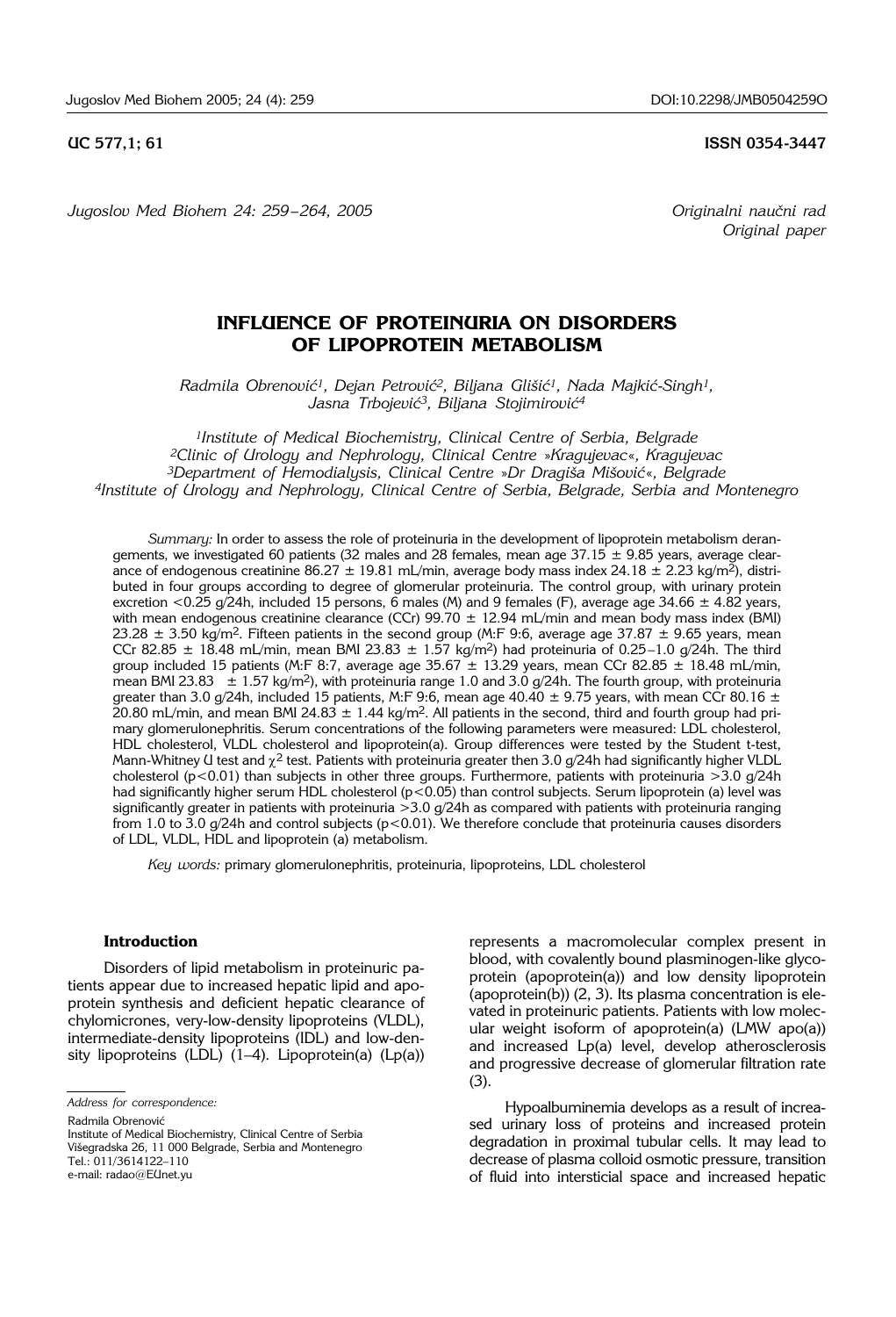lipoprotein and apoprotein synthesis. Furthermore, hypoalbuminemia decreases lipoprotein lipase activity due to increased synthesis of free fat acids (FFA ) and, consequently, increased concentration of lipid precursors in the liver. It also leads to decrease of lecithincholesterol acyltransferase (LCAT) activity, caused by increased concentration of free lysolecithin  $(1-4)$ .

Total cholesterol, phospholipids, triglycerides, LDL and VLDL serum concentrations are elevated in patients with nephrotic syndrome. Triglycerides and VLDL concentrations increase when serum albumin concentration is <20 g/L. Serum HDL level may be normal, elevated or reduced, depending on proteinuria level. When serum albumin concentration decreases below 20 g/L, serum  $HDL<sub>2</sub>$  also decreases. The higher the proteinuria and the lower the albuminemia, the lower the  $HDL<sub>2</sub>$  serum concentration. Serum  $HDL<sub>3</sub>$  concentration decreases when serum albumins are  $<$ 10 g/L (1, 2). According to classification by Frederickson, patients with nephrotic syndrome exhibit *hyperlipoproteinemia type IIa, IIb* and *V*.

The aim of this study was to assess the influence of various degrees of proteinuria on disorders of lipoprotein metabolism.

## **Patients and Methods**

The study included 60 patients, treated at the Institute of Urology and Nephrology, Clinical Centre of Serbia in Belgrade. All subjects had creatinine clearance greater than 50 mL/min, proteinuria lower than 10 g/24h and body mass index (BMI) lower than  $27 \text{ kg/m}^2$ . None was receiving immunosupressive and antilipoproteinemic therapy. The patients were monitored during a period of one year. All subjects gave informed consent to participate in the study, according to the Helsinki Declaration on Medical Research.

The variables investigated were: clearance of endogenous creatinine (CCr), proteinuria, serum albumin concentration, plasma colloid osmotic pressure (COP), LDL-cholesterol, HDL-cholesterol, VLDL-cholesterol and lipoprotein(a) serum concentrations.

Patients were divided into four groups based on the degree of glomerular proteinuria. The first (control) group had proteinuria  $< 0.25$  g/24h, the second group had proteinuria of 0.25–1.0 g/24h, the third group had proteinuria of 1.0–3.0 g/24h, while patients in the fourth group had proteinuria >3.0 g/24h (*Table I*). Patients in the second, third and fourth group all had glomerulonephritis, which was diagnosed on the basis of standard clinical and biochemical parameters. The diagnosis was confirmed by renal biopsy and patohystological findings.

Blood and urine analyses were performed at the Institute for Medical Biochemistry, Clinical Centre of Serbia, in Belgrade. Lipoprotein concentration in the blood was determined after 12 to 14 hours of fasting. Patients ceased taking medicines which might influence serum lipid and lipoprotein levels three weeks prior to commencement of the study.

Serum creatinine was determined by colorimetric method, on *Monarch plus IL* apparatus (Milano, Italy), normal values being  $57-95 \mu$ mol/L for women, and 69–111 µmol/L for men. Creatinine concentration in 24-hour urine was measured by the same method, using ten times higher dilution. Serum urea concentration was measured by complete enzyme method (urease-glutamat-dehidrogenase), on the same apparatus, normal values being 3.5–7.5 mmol/L. Serum albumin was determined by bromine-crezolgreen method, a commercial test by *Randox* company, on *Monarch plus IL* apparatus (Milan, Italy). Total serum cholesterol was measured by enzyme method (cholesterol esterase – cholesterol oxidase), normal values being 3.37–6.48 mmol/L. HDL lipoprotein was determined by colorimetric method, normal value being 0.78–1.55 mmol/L. LDL concentration was calculated using the following equation:  $CLDL =$  $C_{HOL-tot}$  – (TGL/2.2) –  $C_{HDL}$ ; where  $C_{LDL}$  stands for LDL plasma concentration, C<sub>HOL</sub> represents total cholesterol plasma concentration, C<sub>HDL</sub> is HDL plasma concentration, and TGL – triglicerides. Serum triglicerides concentration was determined by enzyme-colorimetric method, normal values being 0.45–1.88 mmol/L. Serum lipoprotein(a) level was determined by *Behring Nephelometer System* and *N*-*Latex Lp(a)* reagent, normal values being < 0.3 g/L. Proteinuria in 24h urine was determined by *Coomassie brilliant blue G 250* (CBB) color, which binds to proteins forming colored complexes. The complexes' absorbance was determined on *Stassar III* spectrophotometer. Normal protein concentration in 24h urine is <150 mg/24h.

Clearance was calculated using the following equation:  $Cx = \frac{Ux \cdot Vu}{D_x}$  mL/min, where Cx is clearance of examined substance,  $Ux$  – concentration of the substance in 24h urine (mmol/L), Vu – volume of 24h urine (L), Px – concentration of examined substance in plasma (mmol/L). *Px*

Plasma colloid osmotic pressure (COP) was calculated using the following equation (6): COP(mmHg)  $= \alpha (P - Alb)^2 + \beta [Alb \times (P - Alb)],$  where P is plasma total protein concentration  $(q/L)$  and Alb is plasma albumin concentration (g/L), while end values depend on the degree of proteinuria. For proteinuria > 3.5 g/24h  $\alpha$  = 0.13 and  $\beta$  = 2.07; while for proteinuria <3.5 g/24h  $\alpha$  = -1.15 and  $\beta$  = 3.03. Normal plasma COP is 24–26 mmHg.

Results are presented as mean standard deviation (SD). Group differences were tested by the Student t-test, Mann-Whitney U test and  $\chi^2$  test.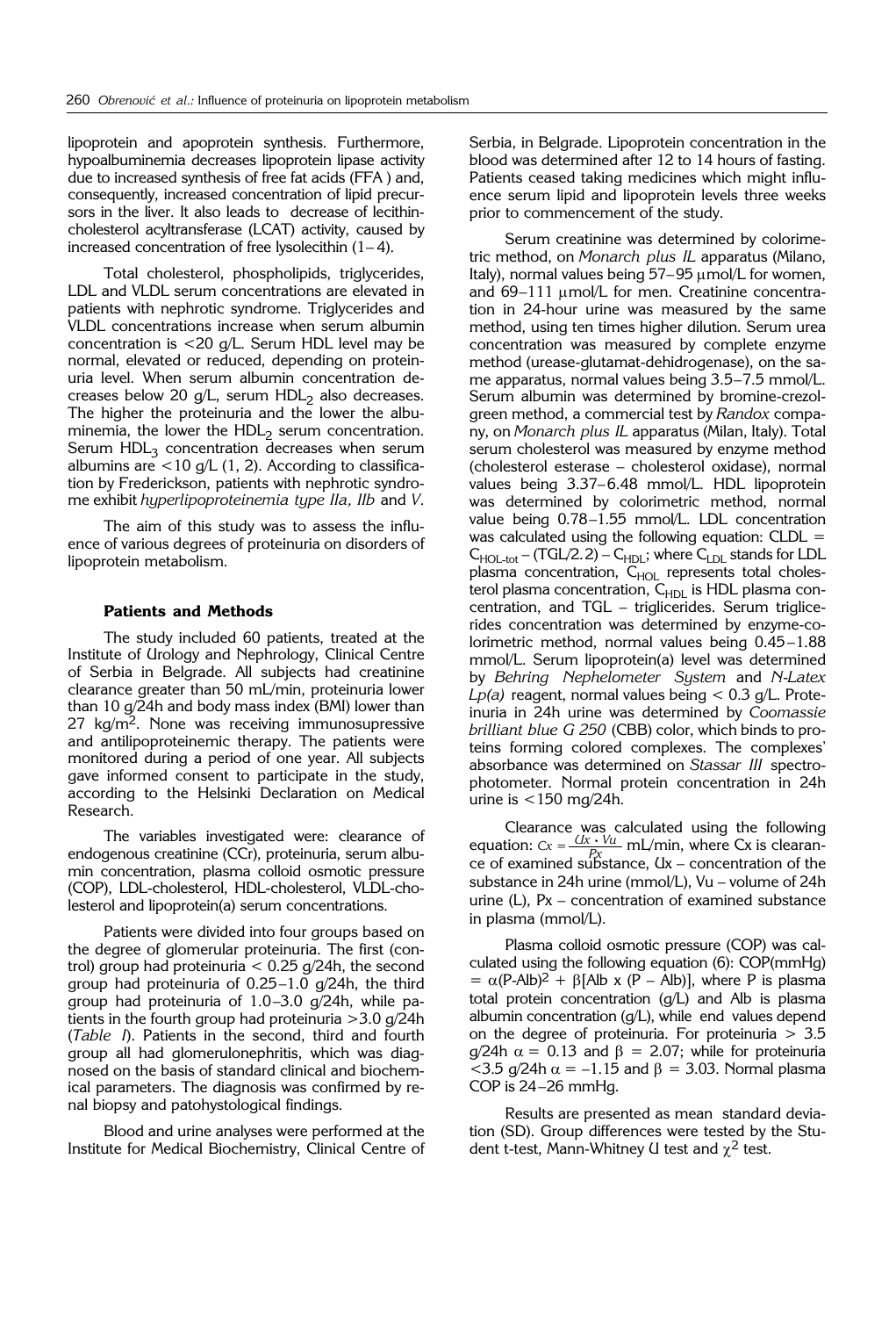#### **Results**

Patients' renal function was assessed by 24h creatinine clearance and serum creatinine and urea concentrations and values of parameters are presented in *Table I*.

Patients in the second and third group (proteinuria levels of  $0.25-1.0$  g/24h and  $1.0-3.0$  g/24h respectively) had significantly higher serum urea and creatinine ( $p$ <0.05) and significantly lower creatinine clearance  $(p<0.05)$  than control subjects, with proteinuria <0.25 g/24h (*Table I*). Healthy subjects also had significantly lower serum urea and creatinine  $(p<0.01)$  and significantly greater creatinine clearance ( $p$ <0.01) than patients with proteinuria >3.0 g/24h (*Table I*). No statistically significant difference was found between other groups of patients regarding serum urea and creatinine, and creatinine clearance (p>0.05) (*Table I*).

Patients with proteinuria greater than 3.0 g/24h had significantly lower total protein and albumin serum concentration  $(p<0.01)$ , as well as significantly lower plasma COP  $(p<0.01)$ , as compared with control subjects and patients in the second and third group (*Table I*). No statistically significant difference was found regarding serum total protein, serum albumin and plasma COP between other groups (p>0.05) (*Table I*).

Patients with proteinuria  $>$  3.0 g/24h had significantly higher serum LDL cholesterol  $(p<0.01)$  compared to patients with proteinuria range 0.25–1.0 g/24h and patients with proteinuria range 1.0–3.0 g/24h (*Table II*). There were no statistically significant

|                                                                                  | Groups – proteinuria $(q/24h)$                                                           |                         |                           |                       |  |  |
|----------------------------------------------------------------------------------|------------------------------------------------------------------------------------------|-------------------------|---------------------------|-----------------------|--|--|
| Variables                                                                        | $1 (-0.25)$                                                                              | II $(0.25 - 1.00)$      | III $(1.00 - 3.00)$       | IV $( > 3.00)$        |  |  |
|                                                                                  | $\bar{x} \pm SD$                                                                         | $\bar{x} \pm SD$        | $\bar{x} \pm SD$          | $\bar{x} \pm SD$      |  |  |
| Number (n <sup>o</sup> )                                                         | 15                                                                                       | 15                      | 15                        | 15                    |  |  |
| Sex (M/F)                                                                        | 6/9                                                                                      | 9/6                     | 8/7                       | 9/6                   |  |  |
| Age (years)                                                                      | $34.66 \pm 4.82$                                                                         | $37.87 \pm 9.65$        | $35.67 \pm 13.29$         | $40.40 \pm 9.75$      |  |  |
| BMI $(kg/m2)$                                                                    | $23.28 \pm 3.50$                                                                         | $24.77 \pm 1.53$        | $23.83 \pm 1.57$          | $24.83 \pm 1.44$      |  |  |
| Healthy subjects                                                                 | 15                                                                                       |                         |                           |                       |  |  |
| (Irea (mmol/L)                                                                   | $4.57 \pm 1.15$                                                                          | $6.22 \pm 1.34^*$       | $6.45 \pm 2.39**$         | $7.12 \pm 3.31***$    |  |  |
| Creatinine ( mol/L)                                                              | $78.00 \pm 19.05$                                                                        | $98.60 \pm 17.33*$      | $99.73 \pm 21.09**$       | $105.93 \pm 35.20***$ |  |  |
| $CCr$ (mL/min)                                                                   | $99.70 \pm 12.94$                                                                        | $82.37 \pm 21.19^*$     | $82.85 \pm 18.48**$       | $80.16 \pm 20.80***$  |  |  |
| Total proteins $(q/L)$                                                           | $70.00 \pm 3.57$ •                                                                       | $70.47 \pm 3.94 \cdots$ | 69.00 $\pm$ 3.95 $\cdots$ | $51.60 \pm 5.37$      |  |  |
| Albumins $(g/L)$                                                                 | $42.93 \pm 3.61$                                                                         | $41.86 \pm 4.27 \cdots$ | $39.80 \pm 2.51 \cdots$   | $25.13 \pm 4.02$      |  |  |
| $COP$ (mm $Hg$ )                                                                 | $26.44 \pm 2.71$                                                                         | $26.22 \pm 2.94 \cdots$ | $24.69 \pm 2.59 \cdots$   | $14.73 \pm 3.04$      |  |  |
| Probability (p)                                                                  | *pl,ll<0.05; **pl,lll<0.05; ***pl,lV<0.01                                                |                         |                           |                       |  |  |
|                                                                                  | $\cdot$ pl, IV < 0.01; $\cdot \cdot$ pll, IV < 0.01; $\cdot \cdot \cdot$ plll, IV < 0.01 |                         |                           |                       |  |  |
| CCr – creatinine clearance; COP – coloid-osmotic pressure; BMI – body mass index |                                                                                          |                         |                           |                       |  |  |

Table I General patients' characteristics and biochemical parameters

Table II Lipoprotein concentration and atherosclerosis index depending on the range of proteinuria

|                           | Groups – proteinuria (g/24h)                                                                                                               |                    |                    |                    |  |
|---------------------------|--------------------------------------------------------------------------------------------------------------------------------------------|--------------------|--------------------|--------------------|--|
| Variables                 | $1 (-0.25)$                                                                                                                                | II $(0.25 - 1.00)$ | III $(1.00-3.00)$  | IV $(>3.00)$       |  |
|                           | $\bar{x} \pm SD$                                                                                                                           | $\bar{x} \pm SD$   | $\bar{x} \pm SD$   | $\bar{x} \pm SD$   |  |
| LDL-cholesterol (mmol/L)  | $2.82 \pm 0.49$                                                                                                                            | $3.14 \pm 0.49**$  | $3.28 \pm 1.35***$ | $5.00 \pm 1.48***$ |  |
| HDL-cholesterol (mmol/L)  | $1.41 \pm 0.16$ <sup>*</sup>                                                                                                               | $1.32 \pm 0.42$    | $1.31 \pm 0.30$    | $1.15 \pm 0.39$    |  |
| VLDL-cholesterol (mmol/L) | $0.88 \pm 0.43$                                                                                                                            | $0.68 \pm 0.57**$  | $0.61 \pm 1.10***$ | $2.57 \pm 1.94***$ |  |
| HOL/HDL                   | • 3.42 $\pm$ 0.63*                                                                                                                         | $4.40 \pm 1.60**$  | $4.34 \pm 1.44***$ | 6.93               |  |
| LDL/HDL                   | $2.04 \pm 0.48^*$                                                                                                                          | $2.40 \pm 0.74**$  | $2.87 \pm 1.27***$ | $4.65 \pm 1.91***$ |  |
| (LDL – HDL)/LDL           | $0.48 \pm 0.14$                                                                                                                            | $0.54 \pm 0.16**$  | $0.57 \pm 0.22***$ | $0.75 \pm 0.10***$ |  |
| Lipoprotein (a) (g/L)     | $0.14 \pm 0.10^*$                                                                                                                          | $0.23 \pm 0.27$    | $0.32 \pm 0.26$    | $0.35 \pm 0.27$ *  |  |
| Probability               | ◆ pl, IV < 0.05; • pl, II < 0.05; * pl, III < 0.05; * * pll, IV < 0.01;<br>***plll, IV<0.01; ****pl, IV<0.01; *pl, III<0.01; **pl, IV<0.01 |                    |                    |                    |  |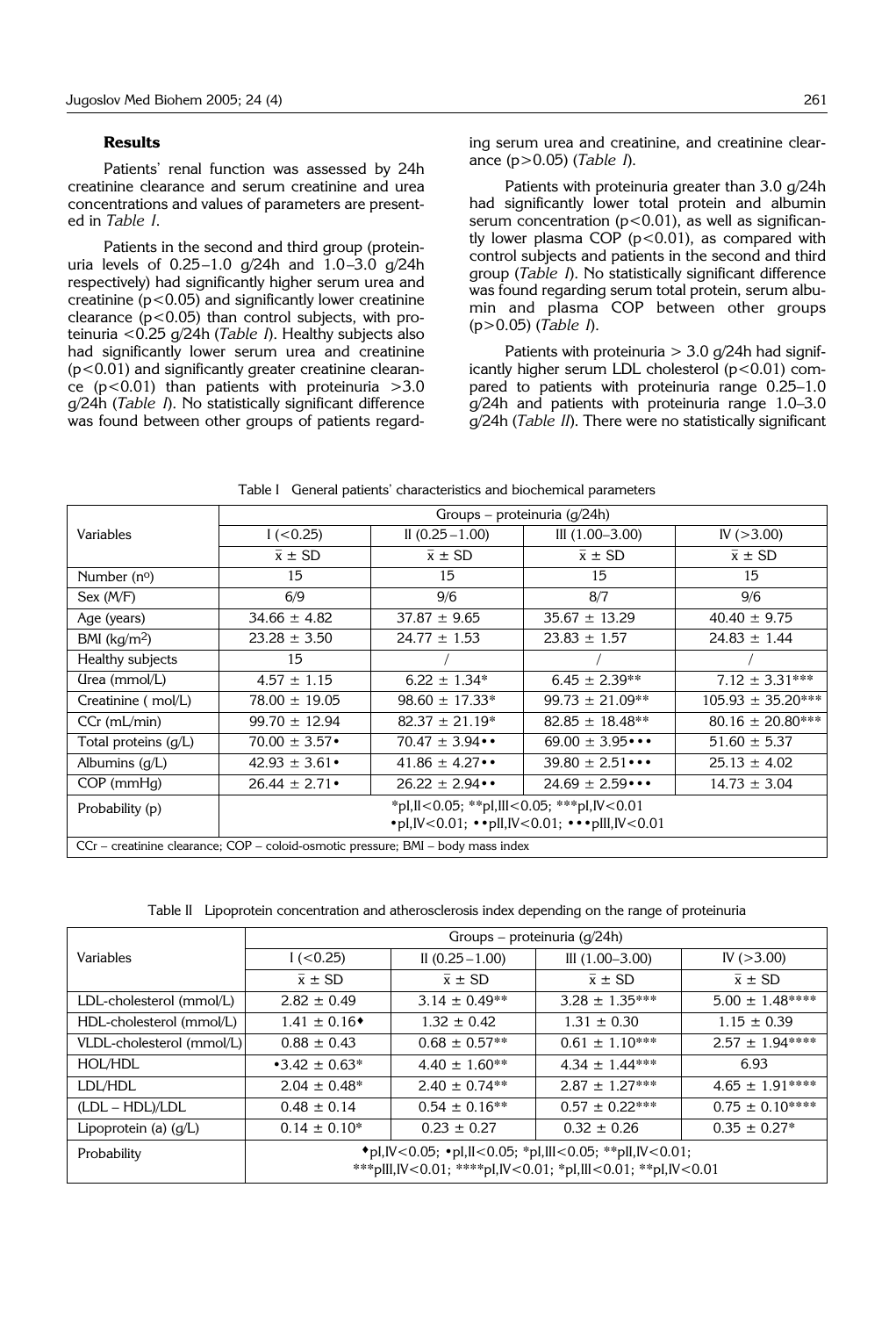differences in serum LDL cholesterol between other groups of patients. Patients with proteinuria greater than 3.0 g/24h had significantly lower serum HDL cholesterol  $(p<0.05)$  than control subjects. No statistically significant differences were found between other groups of patients regarding serum HDL cholesterol (*Table II*).

Patients with proteinuria  $>$  3.0 g/24h had significantly higher serum VLDL cholesterol  $(p<0.01)$ than control subjects and patients in the second and third group. Serum VLDL cholesterol concentrations did not differ significantly between other patients' groups. Patients with proteinuria greater than 3.0 g/24h had significantly higher HOL/HDL atherosclerosis index  $(p<0.01)$  than control subjects, patients with proteinuria range 0.25–1.0 g/24h and patients with proteinuria range 1.0–3.0 g/24h. Furthermore, HOL/HDL atherosclerosis index was significantly higher for patients in the second and third group (proteinuria range 0.25–1.0 g/24h and 1.0–3.0 g/24h respectively) than for control subjects  $(p<0.05)$ (*Table II*).

Patients with proteinuria  $>$  3.0 g/24h had significantly higher LDL/HDL atherosclerosis index (p<0.01) than patients in the second and third group (*Table II*). Patients with proteinuria range 1.0–3.0 g/24h had significantly higher LDL/HDL atherosclerosis index (p<0.05) than control subjects.

Patients with proteinuria greater than 3.0 g/24h had significantly higher (LDL – HDL)/LDL atherosclerosis index than patients in the control group, patients with proteinuria range 0.25–1.0 g/24h and patients with proteinuria range 1.0–3.0 g/24h (*Table II*).

Patients with proteinuria range 1.0–3.0 g/24h and patients with proteinuria greater than 3.0  $q/24h$ had significantly higher serum lipoprotein(a)  $(p<0.01)$ than patients in the control group. No statistically important differences were found between other groups of patients regarding serum lipoprotein(a) concentration (*Table II*).

## **Discussion**

A number of studies confirmed that proteinuria leads to disorders of lipid metabolism. In renal patients, these disorders represent an independent risk factor for cardiovascular diseases and progression of renal failure. Due to damage of glomerular basement membrane, lipoproteins accumulate in mesangium, where they bind to specific receptors on mesangial cells' surface, inducing mesangial proliferation, increased formation and release of proinflammatory and vasoactive mediators, as well as increased formation and accumulation of extracellular proteins. All these changes eventually lead to glomerulosclerosis. Furthermore, lipoproteins bind to specific receptors on epithelial cells in proximal tubules, stimulating mesangial cells to increase production of proinflammatory and vasoactive mediators. These mediators are released through basolateral surface of proximal tubular epithelial cells in interstitium, where they stimulate fibroblast activity and induce scaring process.

The aim of this study was to investigate the influence of various degrees of proteinuria on disorders of lipoprotein metabolism. Subjects were divided into four groups according to the degree of proteinuria. Patients were matched for age, sex and BMI. Proteinuric patients had significantly lower creatinine clearance than healthy controls (*Table I*). Disorders of lipid metabolism are present when creatinine clearance falls below 50 mL/min. Since patients included in this study all had CCr>50 mL/min, creatinine clearance had no significant influence on lipid metabolism (7).

Increased albumin degradation in proximal tubular epithelial cells and increased urinary loss of proteins lead to hypoproteinemia and hypoalbuminemia. As anticipated, patients with proteinuria greater than 3.0 g/24h had significantly lower serum total protein and albumin levels  $(p<0.01)$  than control subjects, patients with proteinuria range 0.25–1.0 g/24h and patients with proteinuria range 1.0–3.0 g/24h (*Table I*). Higher urinary loss of proteins is followed by lower serum total protein and albumin concentration (*Table I*). Hypoalbuminemia is followed by decrease of plasma colloid osmotic pressure. Therefore, patients with proteinuria  $>$ 3.0  $q/24$ h have significantly lower plasma COP ( $p$ <0.01) than control subjects, patients with proteinuria range 0.25–1.0 g/24h and patients with proteinuria range 1.0–3.0 g/24h (*Table I*).

Increased urinary loss of protein, hypoalbuminemia and decreased plasma COP stimulate hepatic lipoprotein and apoprotein synthesis, and decrease hepatic clearance of chylomicrones, VLDL, IDL and LDL, which in turn contributes to disturbance of lipid metabolism in proteinuric patients (1–4). When serum albumin concentration is below 20  $g/L$ , there is an increase in triglycerides, LDL and VLDL levels. Depending on the degree of proteinuria, high density lipoproteins (HDL) can be either normal, increased or decreased. Serum albumin concentration below 20 g/L is accompanied by decrease of serum HDL<sub>2</sub> concentration, and when albuminemia falls under 10 g/L it is followed by the decrease of serum  $HDL<sub>3</sub>$  concentration (2–4). Lipoprotein electrophoresis shows hiperlipoproteinemia type IIa or IIb is present in 60% of patients with nephrotic syndrome. Some 30% of pateints with nephrotic syndrome have hiperlipoproteinemia type V, while 10% of patients with nephrotic syndrome have hiperlipoproteinemia type III or IV (2, 3).

Patients with proteinuria greater than 3.0 g/24h had significantly higher serum LDL cholesterol and VLDL cholesterol  $(p<0.01)$  than patients in all other groups (*Table II*). Patients with proteinuria >3.0 g/24h had significantly reduced serum HDL choles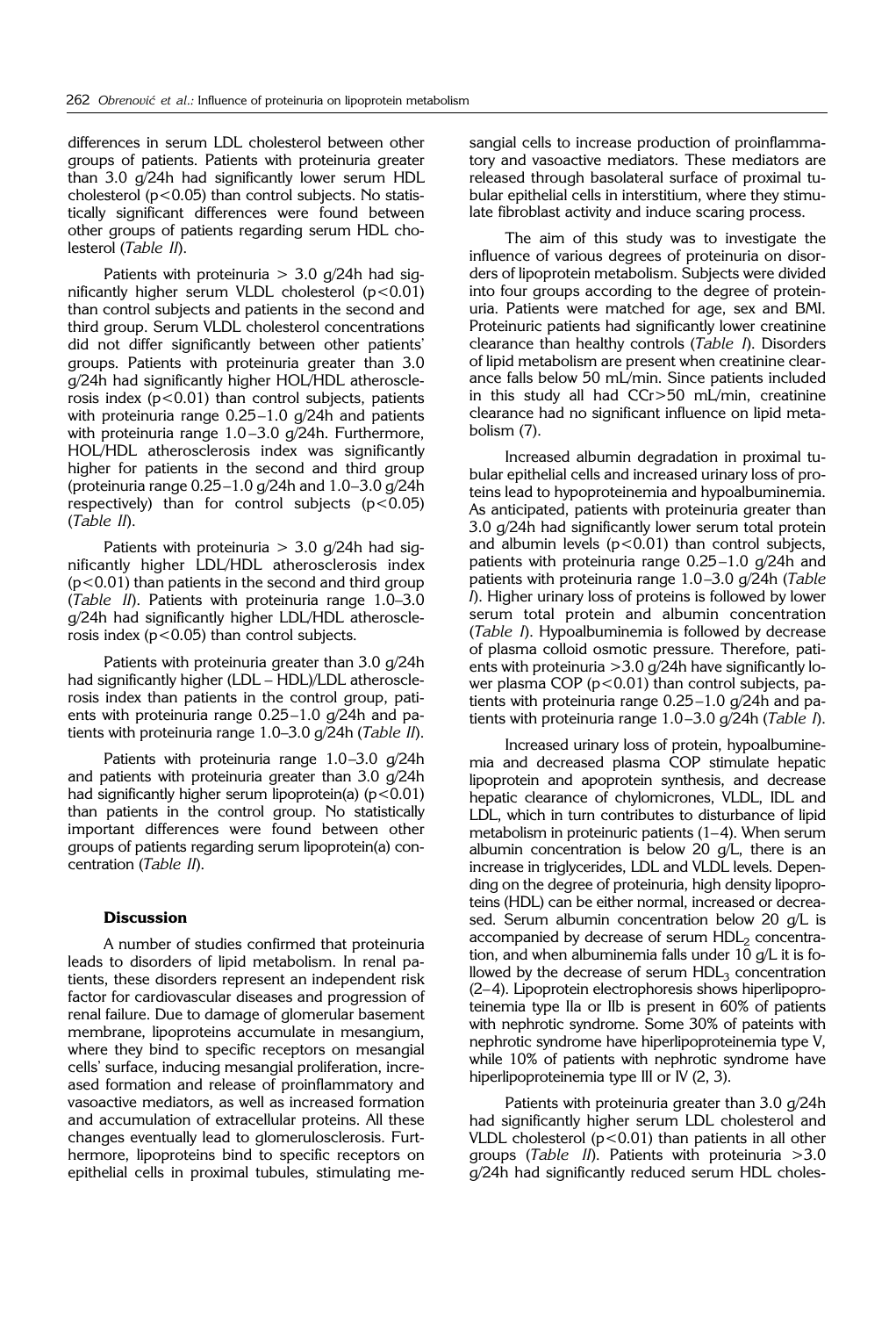terol (p<0.05) than control subjects, which confirms previous statements (*Table II*).

Disturbance of lipid metabolism strongly contributes to development of atherosclerosis, cardiovascular complications and progression of renal failure. Our results demonstrate that patients with proteinuria greater than 3.0 g/24h have significantly higher HOL/HDL, LDL/HDL and (LDL – HDL)/LDL indexes of atherosclerosis compared to patients in all other groups. Furthermore, patients with proteinuria range 1.0–3.0 g/24h have significantly higher HOL/HDL and LDL/HDL indexes of atherosclerosis than control subjects (p<0.05), which puts them at higher risk of atherosclerosis (*Table II*).

Plasma concentration of Lp(a) is elevated in proteinuric patients (8, 9) which mainly originates from increased protein synthesis in the liver. Plasma Lp(a) concentration in patients with nephrotic syndrome is proportional to the degree of proteinuria and disproportionate to plasma albumin (10). In this study, patients with proteinuria greater than 3.0 g/24h and patients with proteinuria range 1.0–3.0 g/24h had significantly higher serum lipoprotein(a) than control subjects (*Table II*), which is in agreement with data published on the subject. Higher proteinuria levels are associated with higher serum concentration of lipoprotein(a). Together, they cause faster development of atherosclerosis and higher incidence of cardiovascular diseases. Patients with Lp(a) concentration  $> 0.3$  g/L have 2.7 times higher risk of coronary disease than patients with Lp(a) plasma concentration  $<$  0.3  $q/L$ . Patients with increased Lp(a) plasma concentration and increased isoform of LMW apo(a) develop atherosclerosis and progressive renal damage (3). Therefore, guidelines for follow-up of patients with renal diseases should include: measuring lipoprotein(a) concentration in all renal patients, determining apo(a) phenotype in all patients with increased Lp(a) concentration, and strict follow-up of other risk factors for atherosclerosis (such as anemia, hypertension, hyperglicemia, hyperchromocystinemia) in all patients with increased Lp(a) serum concentration (3).

Disorders in lipid metabolism contribute significantly to the progression of renal failure and progressive decrease of glomerular filtration rate. These derangements are always associated with glomerular damage to influence the development and progression of renal failure. Immunofluorescent staining of renal tissue proved presence of apo B (LDL), apo(a) (Lpa) and apo E (VLDL) in various glomerular diseases. Lipid deposits were found in mesangial and visceral epithelial cells. Presence and density of lipid deposits are connected with the degree of mesangial hipercellularity, glomerular sclerosis, interstitial changes, proteinuria and hipercholesterolemia. Based on morphological data, it was found that lipoproteins play a major role in the progression of glomerular diseases (12–15).

Clinical studies have shown that renal function decreases by 20%, during follow-up period of five years, in patients with LDL/HDL ratio higher than 4.4 compared to patients with LDL/HDL ratio lower than 3.2 (13). HMG-CoA reductase inhibitors (statins) decrease total cholesterol and LDL cholesterol concentrations, increase HDL cholesterol concentration, decrease proteinuria and improve glomerular filtration rate (15).

Having in mind that disorders of lipid metabolism represent an independent risk factor for progression of renal failure and development of cardiovascular complications, early detection of such derangements is mandatory, as are adequate treatment and achieving target levels of lipoproteins (LDL  $\leq$  2.6 mmol/l).

*Acknowledgements:* The present work was supported by the Ministry for Science and Environmental Protection of Serbia, on the basis of Contract No 1260.

## UTICAJ PROTEINURIJE NA POREMEĆAJE METABOLIZMA LIPOPROTEINA

*Radmila Obrenovi}1, Dejan Petrovi}2, Biljana Gli{i}1, Nada Majki}*-*Singh1,* Jasna Trbojević<sup>3</sup>, Biljana Stojimirović<sup>4</sup>

*1Institut za medicinsku biohemiju, Klini~ki centar Srbije, Beograd 2Klinika za urologiju i nefrologiju, Klini~ki centar* »*Kragujevac*«*, Kragujevac 3Odeljenje hemodijalize, Klini~ki centar* »*Dr Dragi{a Mi{ovi}*«*, Beograd 4Institut za urologiju i nefrologiju, Klini~ki centar Srbije, Beograd, Srbija i Crna Gora* 

*Kratak sadržaj: Cilj ovog istraživanja bio je da se ispita uticaj proteinurije na poremećaje metabolizma* lipoproteina. Ispitano je 60 bolesnika (32 muškog i 28 ženskog pola, srednje starosti 37,15  $\pm$  9,85 godina, srednjeg klirensa kreatinina 86,27  $\pm$  19,81 mL/min, srednjeg indeksa telesne mase 24,18  $\pm$  2,23 kg/m<sup>2</sup>) koji su svrstani u četiri grupe u zavisnosti od stepena glomerularne proteinurije. Kontrolnu grupu, s proteinurijom manjom od 0,25 g/24h činilo je 15 osoba, 6 muškog i 9 ženskog pola, srednje starosne dobi 34,66±4,82 godina,